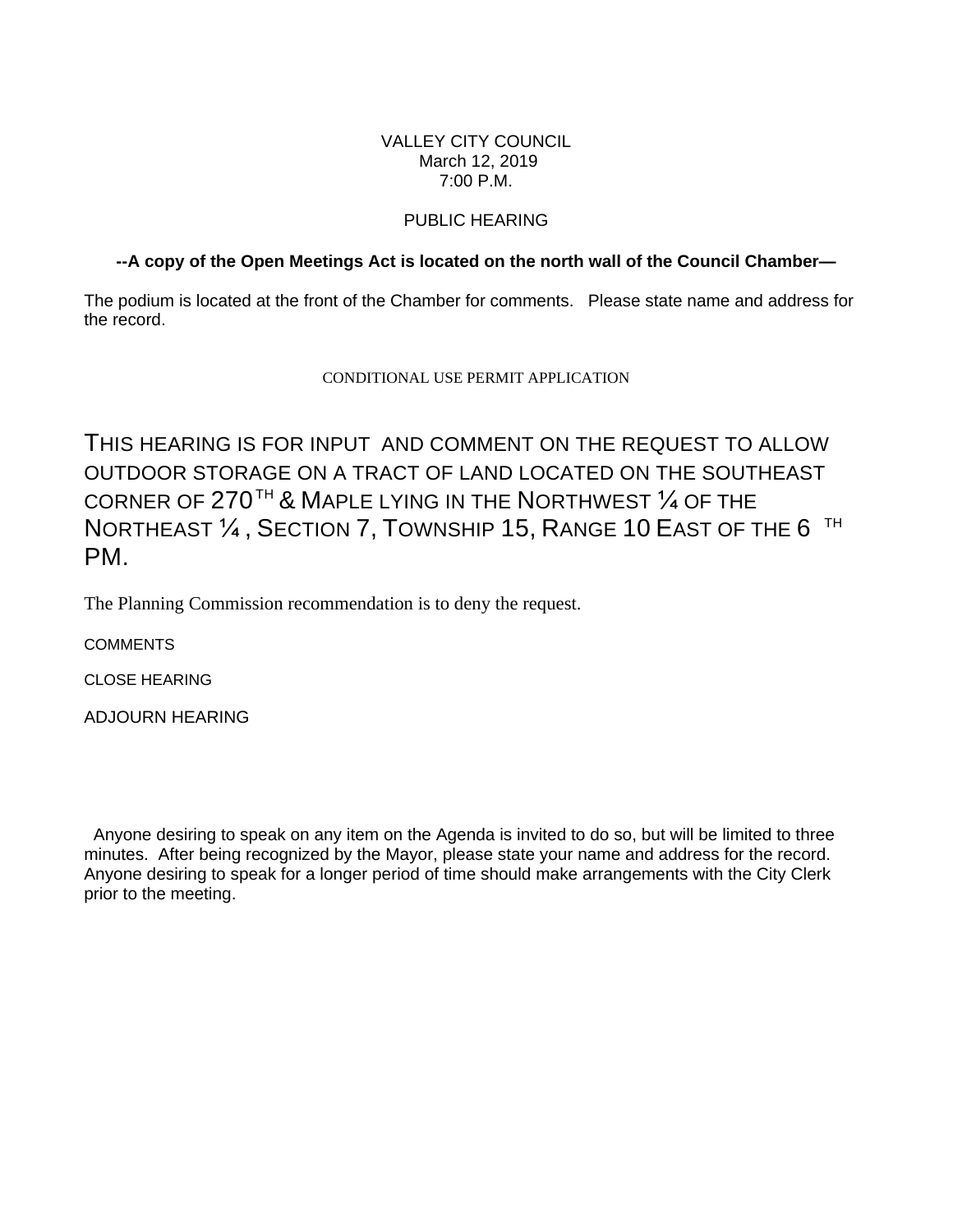# AGENDA

# VALLEY CITY COUNCIL

## MARCH 12, 2019

### **--A COPY OF THE OPEN MEETINGS ACT IS LOCATED ON THE NORTH WALL OF THE COUNCIL CHAMBER—**

The Mayor and Council reserve the right to adjourn into executive session on any agenda item per Nebraska Revised Statutes 84-1410 and may move the order of agenda items.

One copy of all reproducible written material to be discussed at this meeting is available for examination or copying.

- 1. ROLL CALL
- 2. MEETING CALLED TO ORDER
- 3. PLEDGE OF ALLEGIANCE
- 4. PROOF OF PUBLICATION
- 5. VISITORS/CORRESPONDENCE
- 6. APPROVAL OF AGENDA

### 7. CONSENT AGENDA

All agenda items indicated by an asterisk will comprise the consent agenda and will be acted on in a single motion. Consent agenda items are being forwarded to the Council Members. Any individual item may be removed by a council member for special discussion and consideration.

- \* ACCEPT MINUTES
- \* ACCEPT TREASURER'S REPORT
- \* PRESENT BILLS PAID DURING THE MONTH
- \* APPROVE BILLS & ADDITIONAL BILLS PRESENTED FOR PAYMENT **A Complete listing of claims processed through Monday, March 11, 2019 is on file in the office of the City Clerk.**
- \*. FEBRUARY PAYROLL, \$65,563.94/I.R.A., \$886.42
- \*. JANUARY KENO RECEIPTS \$10.50
- \* ACCEPT PEOPLESERVICE, INC REPORT
- \* ACCEPT FEBRUARY LIBRARY STATISTICS
- \* ACCEPT February 19 Planning Commission Minutes
- 8. COUNCIL CONSIDERATION AND ACTION / Reimburse Council Member Grove for Mid-Winter Conference expenses \$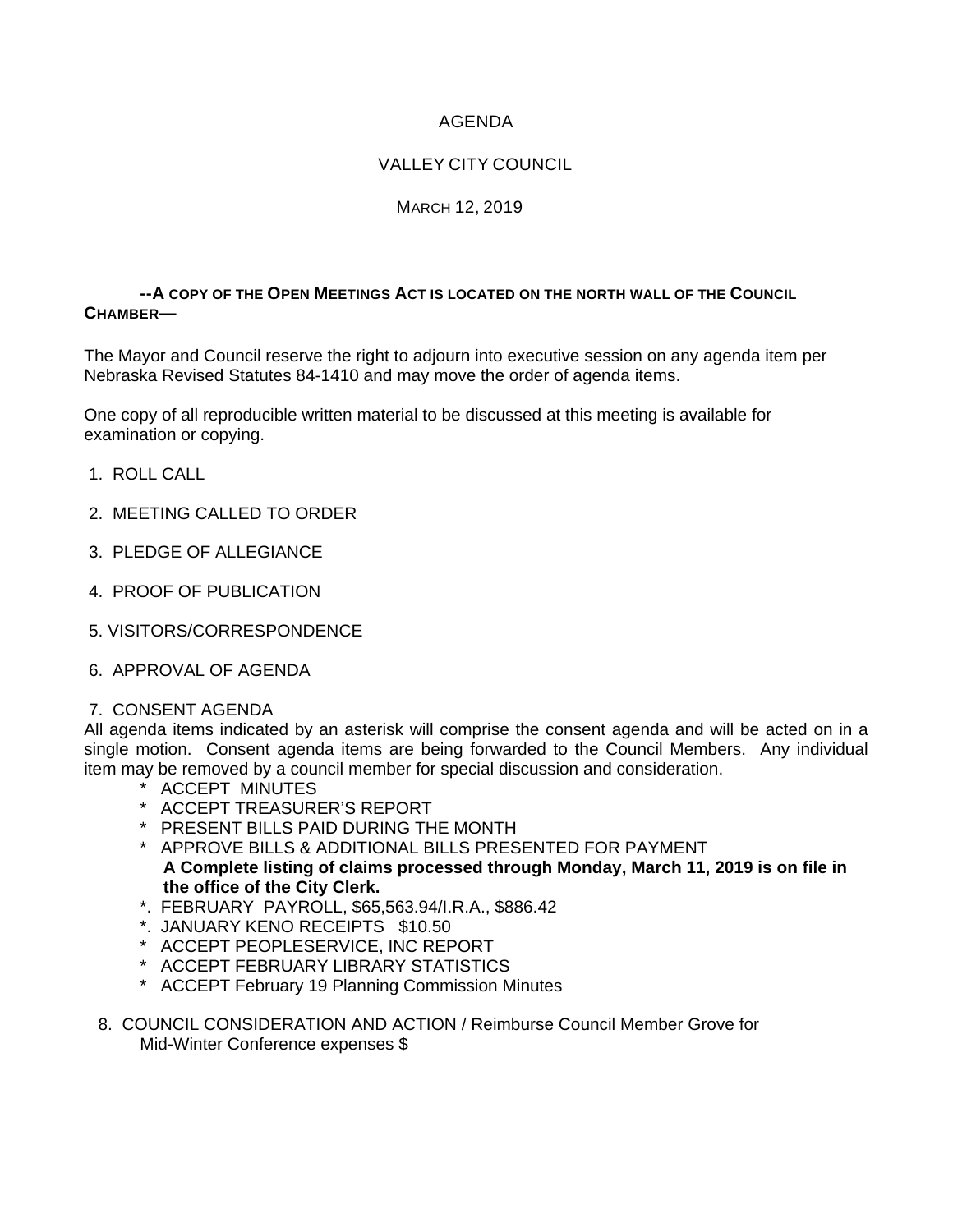9. COUNCIL CONSIDERATION AND ACTION TO ACT ON PLANNING COMMISSION

RECOMMENDATION ON APPLICATION FOR OUTDOOR STORAGE ON A TRACT OF LAND LYING IN THE NORTHWEST 1/4 OF THE NORTHEAST 1/4, SECTION 7, TOWNSHIP 15, RANGE 10 EAST OF THE  $6^{TH}$  PM. AS ADDRESSED IN THE PUBLIC HEARING.

10. COUNCIL CONSIDERATION AND ACTION / Paul Glidden request to close North Pine Street from Front Street to alley from 4:30 to 9:30 p.m. on Saturday, April 13 for fundraiser.

- 11. COUNCIL CONSIDERATION AND ACTION / Mike Champagne request to change the barricade to a gate to allow for access for snow removal on Adams Street.
- 12. COUNCIL CONSIDERATION AND ACTION / Rise Broadband request to remove and replace and add equipment on the water tower.
- 13. VALLEY 7 LAKES MARATHON / Linda Kunasek to present an update on Marathon timeline, cones, barriers.

14. ORDINANCE No. 720/Council consideration and action to amend Article III, Section 2-302, dog license and tags and Article IV Section 2-401, number of dogs / kennels.

15. RESOLUTION NO. 2019-06/Council consideration and action to set pet license fees.

16. RESOLUTION NO. 2019-07/Council consideration and action to adopt Valley Dog Park Rules.

17. COUNCIL consideration and action to accept the 2018 audit report prepared by Ric Ortmeier, Certified Public Accountant.

18. UPDATE on technology consultant / review

#### 19. CITY ENGINEER

- a. 2018 Water System Improvements (Ginger Cove / Ginger Woods)
	- 1. RESOLUTION NO. 2019-08/Council consideration and action to approve Carstensen Contracting, Inc., pay request #3, \$258,818.76 for work completed and materials stored on site.
- b. Valley Shores Pavement Resurfacing Paving District 2018-1.
	- 1. Preconstruction conference April 2 @ 10 a.m.
- c. Other Updates / Miscellaneous
	- 1. Ongoing sewer flows review.
	- 2. Subdivision Regulations updates.
	- 3. West Street manhole installation end of March Vrba Construction.
	- 4. Country Aire Correspondence
	- 5. Flat Water Phase 2 & 3 Corps of Engineers update.
- 20. CITY ATTORNEY

a. RESOLUTION NO 2019-09/regarding settlement Barlow vs City Case No. CI 17-2169

- b. Country Aire Property
	- c. Valhaven
- 21. MAYOR'S REPORT